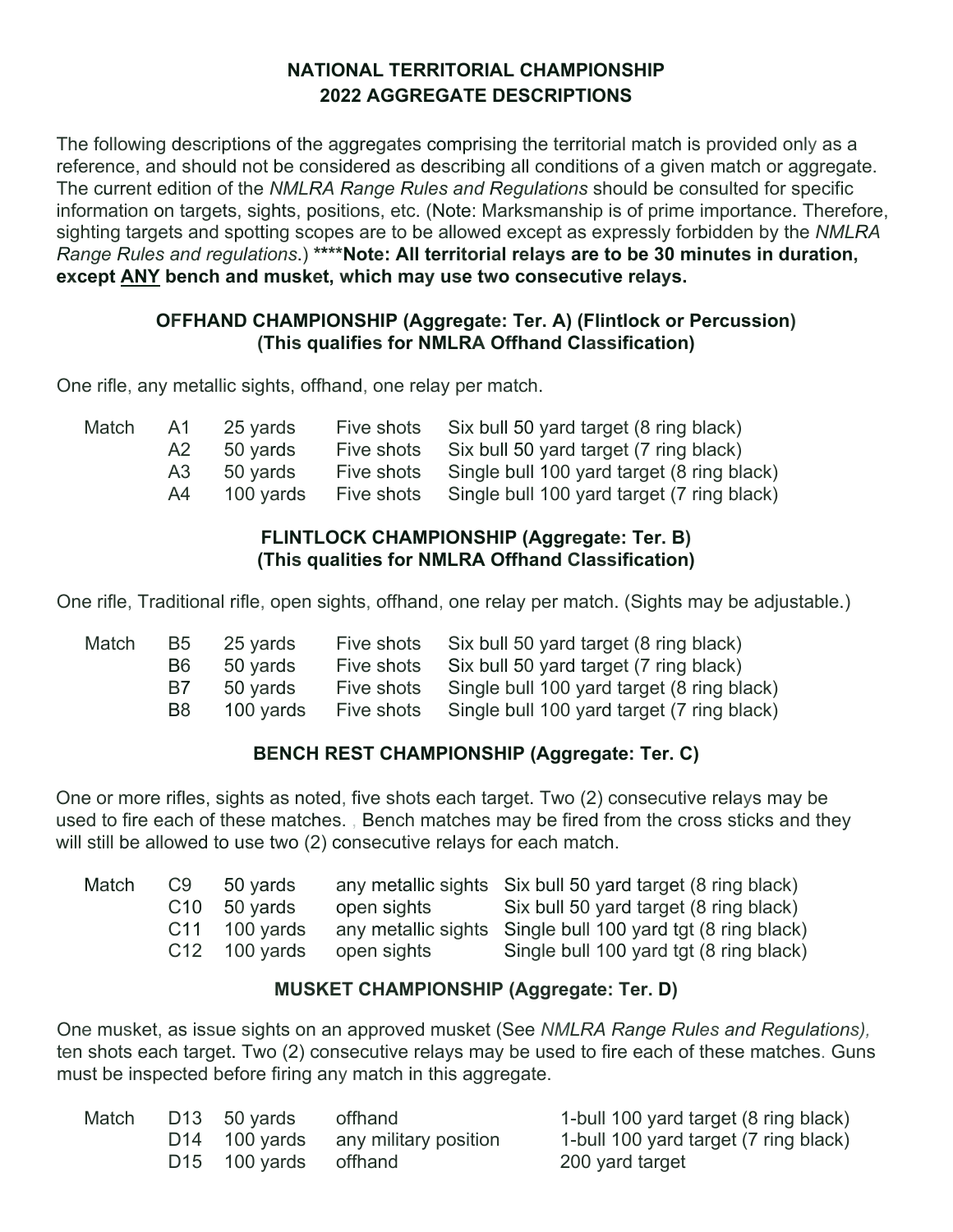# **ONE GUN CHAMPIONSHIP (Aggregate: Ter. E)**

One rifle, 14 pound weight limit, open sights, five shots each target, position as noted, offhand, one relay per match, except for bench rest matches, which may use two (2) consecutive relays. Bench matches may be shot from the cross sticks position and still be allowed two (2) consecutive relays to complete the match. Sights may be adjustable. Guns must be inspected before firing any match in this aggregate.

| Match | $E16$ 50 yards  | offhand    | Single bull 100 yard target (8 ring black) |
|-------|-----------------|------------|--------------------------------------------|
|       | $E17$ 50 yards  | bench rest | Six bull 50 yard target (8 ring black)     |
|       | $E18$ 100 yards | offhand    | Single bull 100 yard target (7 ring black) |
|       | $E19$ 100 vards | bench rest | Single bull 100 yard target (8 ring black) |

#### **CROSS STICK CHAMPIONSHIP ( Aggregate: Ter.F)**

One or more rifles may be used, 14 pound limit, sights as noted, five shots each target. Cross stick construction details available upon request.

|  | any metallic sight           | Five bull buffalo (Large rings)                                                    |
|--|------------------------------|------------------------------------------------------------------------------------|
|  | open sights                  | Five bull buffalo (Large rings)                                                    |
|  |                              |                                                                                    |
|  |                              | Single bull buffalo                                                                |
|  | F20 50 yards<br>F21 50 yards | F22 100 yards any metallic sights Single bull buffalo<br>F23 100 yards open sights |

#### **LADIES CHAMPIONSHIP (Aggregate: Ter. G)**

One or more rifles, any metallic sights, five shots each target, position as noted! one relay per match except for bench rest matches, which may use two (2) consecutive relays for each bench rest match. Bench rest matches may be fired from the cross sticks and they will still be allowed to use two (2) consecutive relays for each match.

| Match | G24 $25$ yards | offhand    | Six bull 50 yard target (8 ring black)     |
|-------|----------------|------------|--------------------------------------------|
|       | G25 50 yards   | offhand    | Single bull 100 yard target (8 ring black) |
|       | G26 50 yards   | bench rest | Six bull 50 yard target (8 ring black)     |
|       | G27 100 yards  | bench rest | Single bull 100 yard target (8 ring black) |

#### **JUNIOR / 4-H CHAMPIONSHIP (Aggregate: Ter. H)**

(Age Limit: Shooter has not reached his/her  $15<sup>th</sup>$  birthday at time of registration) **Must have a Junior shooter card**.

Open to all 4-H shooting teams.

One or more rifles, any metallic sights, five shots each target, position as noted, one relay per match, except for bench rest matches, which may use two (2) consecutive relays for bench rest matches. Bench matches may be fired from the cross sticks and they will still be allowed to use two (2) consecutive relays for each match.

| six bull (7 ring black)    |
|----------------------------|
| Three bull 100 yard target |
| 100 yd (7 ring black)      |
| 100 yard (8 ring black)    |
|                            |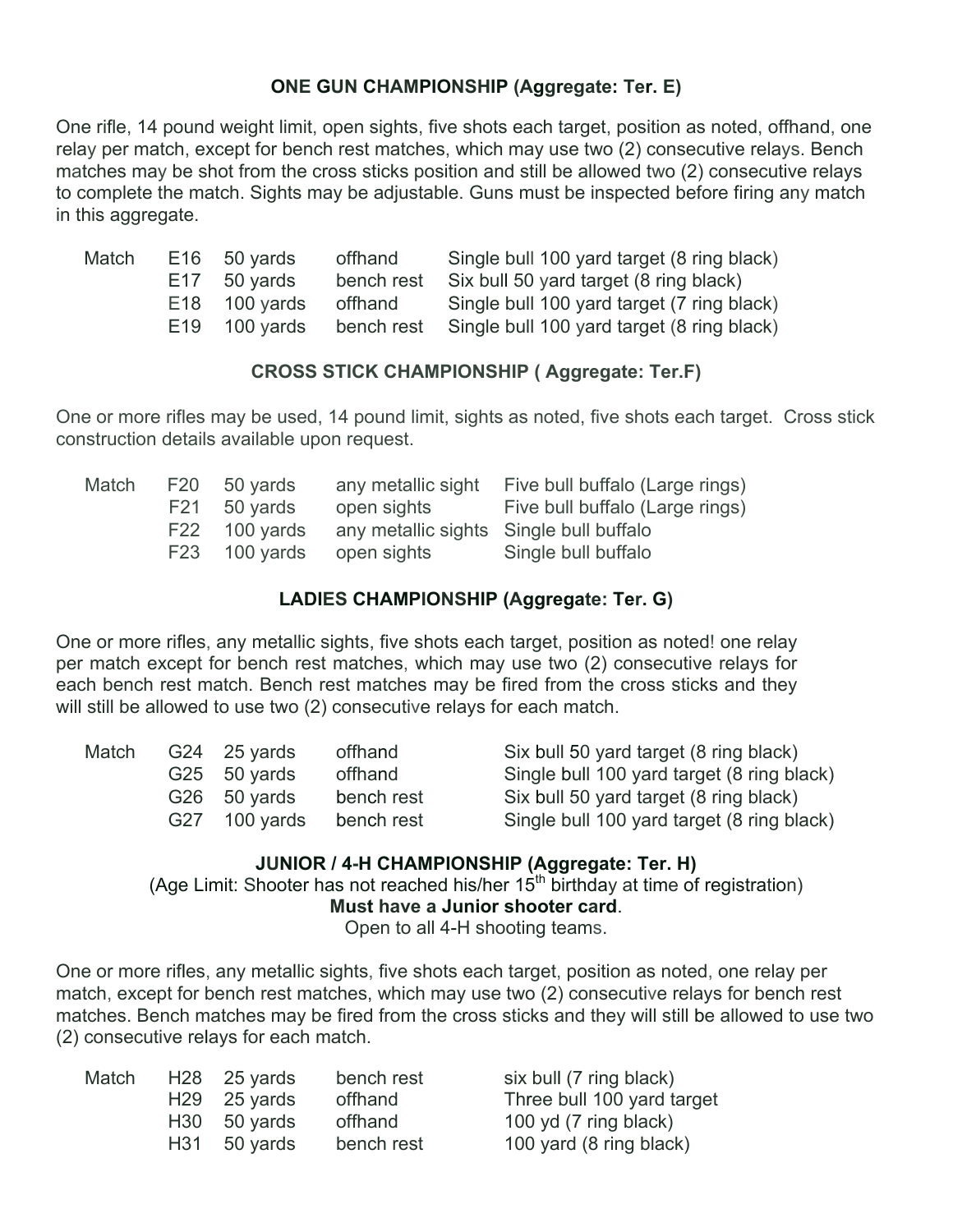# **PISTOL CHAMPIONSHIP (Aggregate: Ter. K)**

Percussion pistol or revolver, ten shots each target, to be fired in one relay. Scores fired will be submitted to the NMLRA Pistol Committee Chairperson. In order to obtain a National Pistol Classification, the territorial competitor must request NMLRA classification through the Pistol Committee Chairperson. One relay per match.

| Match |     | $K36$ 25 yards | slow fire     | 25 yard pistol target            |
|-------|-----|----------------|---------------|----------------------------------|
|       | K37 | 25 yards       | limited fire* | 25 yard pistol target            |
|       |     | K38 50 yards   | slow fire     | 50 yard pistol target            |
|       |     |                |               | *Time starts at first shot fired |

#### **SUB-JUNIOR CHAMPIONSHIP (Aggregate: Ter. M)**

(Age Limit: Shooter has not reached his/her 12th birthday at the time of registration) **Must have a Junior Shooter card**

One or more rifles, any metallic sights, 5 shots each target, bench rest matches may use two (2) consecutive relays for each match. Bench rest matches may be fired from the cross sticks and they will still be allowed to use two (2) consecutive relays for each match.

| Match | $M44$ 25 yards | bench rest | Three bull 100 yard target         |
|-------|----------------|------------|------------------------------------|
|       | $M45$ 25 yards |            | bench rest 100 yard (8 ring black) |

#### **HUNTERS (Aggregate: Ter. N)**

The matches of this aggregate are designed to provide a test of hunting accuracy. All targets must be posted in the "natural" position. (i.e., no target may be posted upside-down or sideways, no sighters). Practice targets may be purchased but not used as sighters with match target. Flint or Percussion, Traditional Offhand Rifle, Open sights. Sights may be adjustable.

| Match | $N46$ 25 yards | Five shots Crow |                           | Target #101 |
|-------|----------------|-----------------|---------------------------|-------------|
|       | N47 50 yards   | Five shots      | <b>Standing Groundhog</b> | Target #201 |
|       | $N48$ 50 yards | Five shots      | <b>Running Fox</b>        | Target #701 |
|       | N49 100 yards  |                 | Five shots Standing Bear  | Target #711 |

#### **SIGHTED SMOOTHBORE CHAMPIONSHIP (Aggregate: Ter. O)**

Flintlock or percussion, fixed open sights (front and rear). No limitations on caliber. Guns must be inspected before firing any match in this aggregate.

| Match | $O50 \quad 25 \text{ yards}$ | offhand | 6 bull (7 ring black)          |
|-------|------------------------------|---------|--------------------------------|
|       | $O51$ 25 yards               | offhand | 3 bull 100 yard target         |
|       | $O52$ 50 yards               | offhand | 100 yard target (7 ring black) |
|       | O53 100 yards                | offhand | 200 yard target                |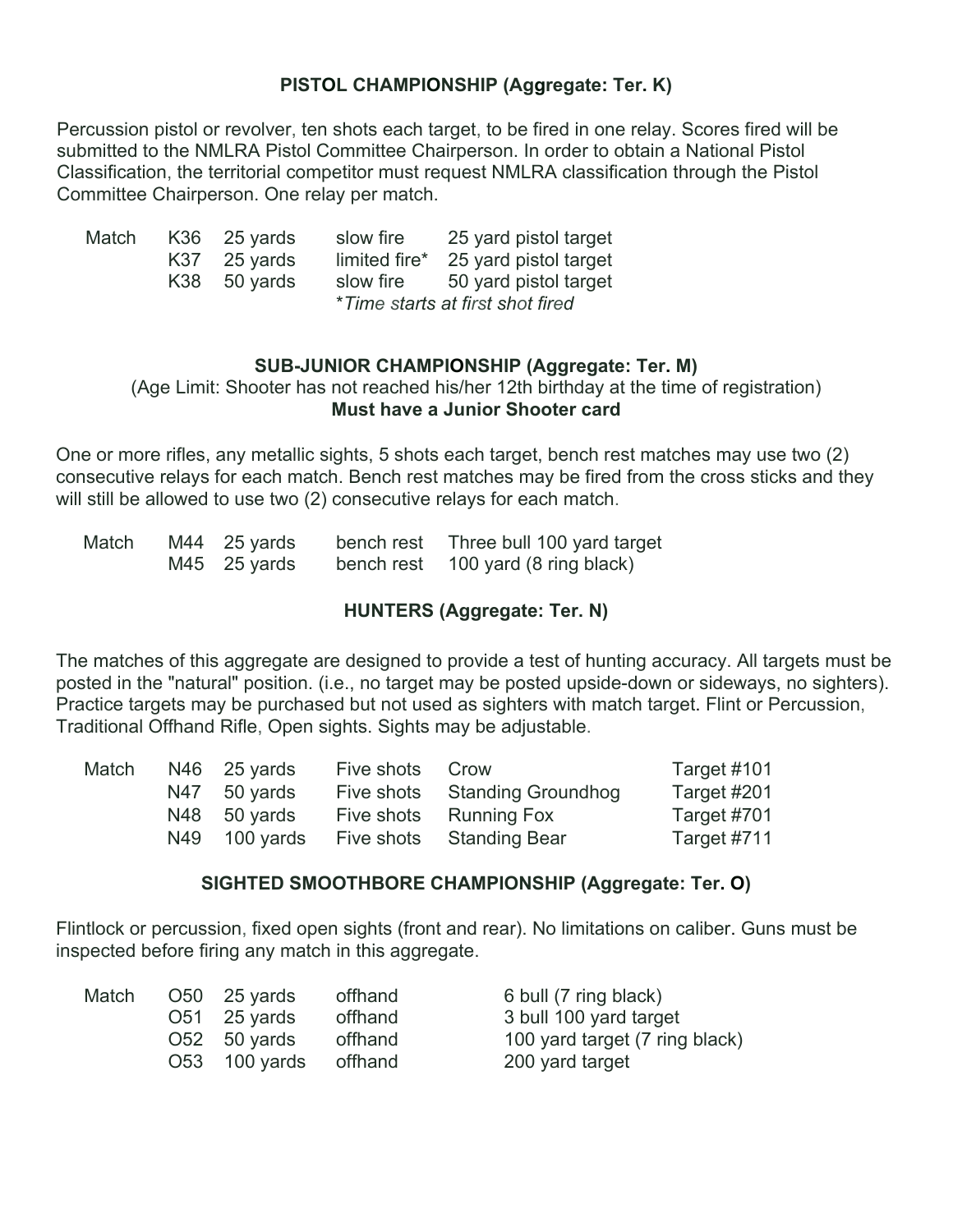# **UNLIMITED LONGHUNTER'S CHAMPIONSHIP (Aggregate: Ter. P)**

Any muzzle loading gun, any sights including scopes, ball, bullet, or sabot (we have approved sabots). Offhand. All targets must be posted in the "natural" position (i.e., **no target may be posted upside-down or sideways, no sighters**). Practice targets may be purchased but not used as sighters with the match target. One relay per match.

| Match | P54 25 yards  |            | Five shots Squirrel target         | Target $#202$      |
|-------|---------------|------------|------------------------------------|--------------------|
|       | P55 50 yards  | Five shots | <b>Running Chuck target</b>        | <b>Target #203</b> |
|       | P56 50 yards  |            | Five shots Running Deer target     | Target $#902$      |
|       | P57 100 yards |            | Five shots Standing Buffalo target | Target $#$ 100     |

# **LADIES OFFHAND CHAMPIONSHIP (Aggregate: Ter. Q)**

One or more rifles, any metallic sight, offhand, one relay per match.

| Match | Q58 25 yards<br>$Q59$ 25 yards<br>Q60 50 yards<br>Q61 50 yards | Five shots<br>Five shots | Five shots 3 bull 100 yard target<br>Six bull 50 yard target (8 ring black)<br>Five shots single bull 100 yard target (8 ring black)<br>6 bull target (7 ring black) |
|-------|----------------------------------------------------------------|--------------------------|----------------------------------------------------------------------------------------------------------------------------------------------------------------------|
|       |                                                                |                          |                                                                                                                                                                      |

# **SMOOTHBORE CHAMPIONSHIP (Aggregate: Ter. R)**

Flintlock only. No rear sights above plane of barrel, no set triggers, 54 cal. minimum. One relay per match. Guns must be inspected before firing any match in this aggregate.

| Match | R62 25 yards |                                   | Five shots Standing Haffner Groundhog Target #201 |
|-------|--------------|-----------------------------------|---------------------------------------------------|
|       | R63 25 yards |                                   | Five shots Running Deer Target #902               |
|       | R64 50 yards |                                   | Five shots 100 yard (8 ring black)                |
|       |              | R65 100 yards Five shots 200 yard |                                                   |

#### **INTERMEDIATE / 4-H CHAMPIONSHIP (Aggregate: Ter. T) (An intermediate is anyone who is under the age of 18. Not having reached their 18th birthday at time of registration). Must have a Junior Shooter Card.**

Percussion or flintlock. Any metallic sights, offhand, one relay per match. Open to all 4-H shooting teams.

| Match | T69 | 25 yards     | five shots | 6 bull 50 yard target (8 ring black)       |
|-------|-----|--------------|------------|--------------------------------------------|
|       |     | T70 50 yards | five shots | 6 bull 50 yard target (7 ring black)       |
|       |     | T71 50 yards | five shots | Single bull 100 yard target (8 ring black) |
|       | T72 | 100 yards    | five shots | Single bull 100 yard target (7 ring black) |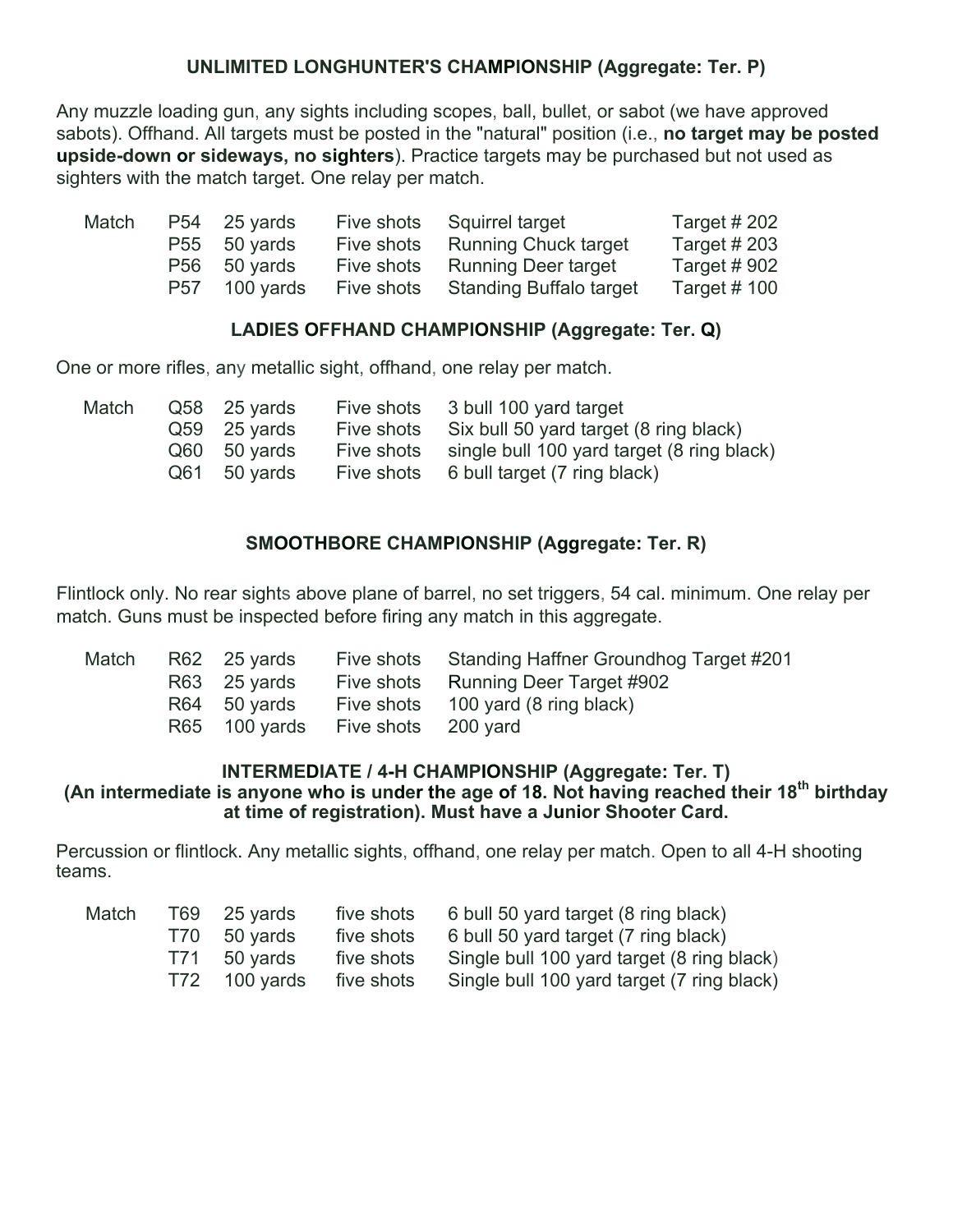#### **LADIES HUNTER CHAMPIONSHIP (Aggregate: Ter. U)**

Any metallic sight, one or more rifles, targets must be hung in natural position, no sighter targets when shooting the match. One relay per match.

| Match | $U73$ 25 yards | five shots | Running chuck       | target $\#203$ |
|-------|----------------|------------|---------------------|----------------|
|       | $U74$ 25 yards | five shots | Crow                | target $\#101$ |
|       | $U75$ 50 yards | five shots | <b>Running Fox</b>  | target #701    |
|       | $U76$ 50 yards | five shots | Standing ground hog | target #201    |

#### **CARTRIDGE CHAMPIONSHIP (Aggregate: Ter. V)**

Rifles as used at Friendship matches. Any position allowed, bench, prone cross sticks, sitting cross sticks or offhand. If sitting cross sticks, NMLRA rules apply. #'s 5310, 5320, 5330, and 5340. ANY SIGHTS ALLOWED to include period correct scopes One relay per match. Guns must be inspected before firing any match in this aggregate. 14 pound limit on gun.

Black Powder Cartridge Guidelines will follow at the end of the Shoot Program

| Match | V77 | 100 yards       | ten shots  | 3 bull target               |
|-------|-----|-----------------|------------|-----------------------------|
|       |     | $V78$ 100 yards | five shots | Haffner Standing Bear TG711 |
|       |     | $V79$ 100 yards | ten shots  | 5 bull Buffalo target       |
|       |     | V80 100 yards   | five shots | Haffner Running Deer TG902  |

All firearms must keep the muzzle pointed up or down range between shots. All firearms must use the open bolt indicator to show the firearm is safe.

# **LIGHT BENCH CHAMPIONSHIP (Aggregate: Ter. W)**

One or more rifles may be used, 14 pound limit, sights as noted, five (5) shots at each target. (Friendship Cheater sights are **NOT ALLOWED.** See rule # 5030 & 5220). Matches in this aggregate may use two (2) consecutive relays. Bench rest matches may be fired from the cross sticks and they will still be allowed to use two (2) consecutive relays for each match. Guns must be inspected before firing any match in this aggregate.

|  | Any Metallic Sights                                    | 6-Bull Target (7 ring black) |
|--|--------------------------------------------------------|------------------------------|
|  | Open Sights                                            | 6-Bull Target (7 ring black) |
|  | <b>Any Metallic Sights</b>                             | 100-Yd Target (7 ring black) |
|  | Open Sights                                            | 100-Yd Target (7 ring black) |
|  | W81 50 Yds<br>W82 50 Yds<br>W83 100 Yds<br>W84 100 Yds |                              |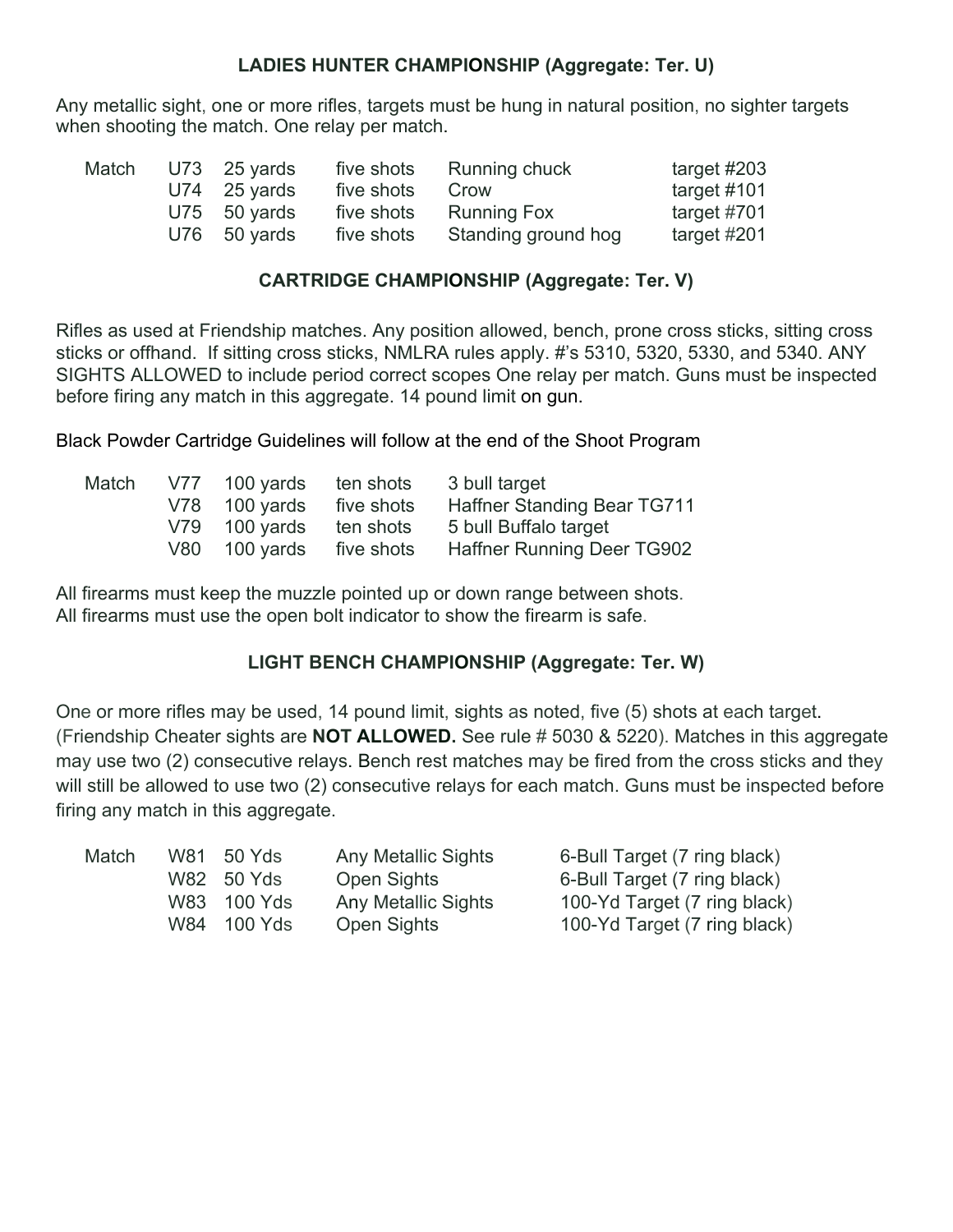#### **UNLIMITED YOUTH HUNTER CHAMPIONSHIP (Aggregate: Ter. Y) Competitors who have not yet reached there 18TH birthday at time of registration are eligible.**

Any muzzle loading gun, any sights including scopes, ball, bullet, or sabot (we have approved sabots). Offhand. All targets must be posted in the "natural" position (i.e., **no target may be posted upside-down or sideways, no sighters).** Practice targets may be purchased but not used as sighters with the match target. One relay per Match.

| Match | $Y88$ 25 yard | 5 shots | <b>Standing Groundhog</b> | Target #201 |
|-------|---------------|---------|---------------------------|-------------|
|       | $Y89$ 25 yard | 5 shots | <b>Running Deer</b>       | Target #902 |
|       | $Y90$ 50 yard | 5 shots | <b>Standing Bear</b>      | Target #711 |

# **REVOLVER AGGREGATE (Aggregate: Ter. CC)**

ANY percussion revolver, ten shots each target, except "CC98" which will be best 10 out of 13 shots to be scored. To be fired in one relay. Adjustable or fixed sights. The revolver will include replica "asissued" revolvers of those manufactured between 1861-1865.

| Match | CC <sub>95</sub> | 25 yards | slow fire    | 25 yard pistol target |
|-------|------------------|----------|--------------|-----------------------|
|       | CC <sub>96</sub> | 25 yards | limited fire | 25 yard pistol target |
|       | CC97             | 50 yards | slow fire    | 50 yard pistol target |
|       | CC <sub>98</sub> | 25 yards | slow fire    | 25 yard B-19 target   |

# **INLINE BENCH ANY SIGHTS (Aggregate: Ter. DD)**

Any sights allowed to include scopes. Each match is fired in 2 consecutive 5 shot relays. Matches DD99 and DD100 each use two targets with one shot per record bull. One target per relay. Match DD101 uses only one target with 5 shots per record bull. Same target for both relays.

| Match | DD <sub>99</sub> | 25 yards  | 10 shots |              | 6-Bull (8 ring black) 1 shot per record bull. |
|-------|------------------|-----------|----------|--------------|-----------------------------------------------|
|       | <b>DD100</b>     | 50 vards  | 10 shots |              | 6-Bull (7 ring black) 1 shot per record bull. |
|       | DD101            | 100 yards | 10 shots | 100yd-3 Bull | 5 shots per record bull.                      |